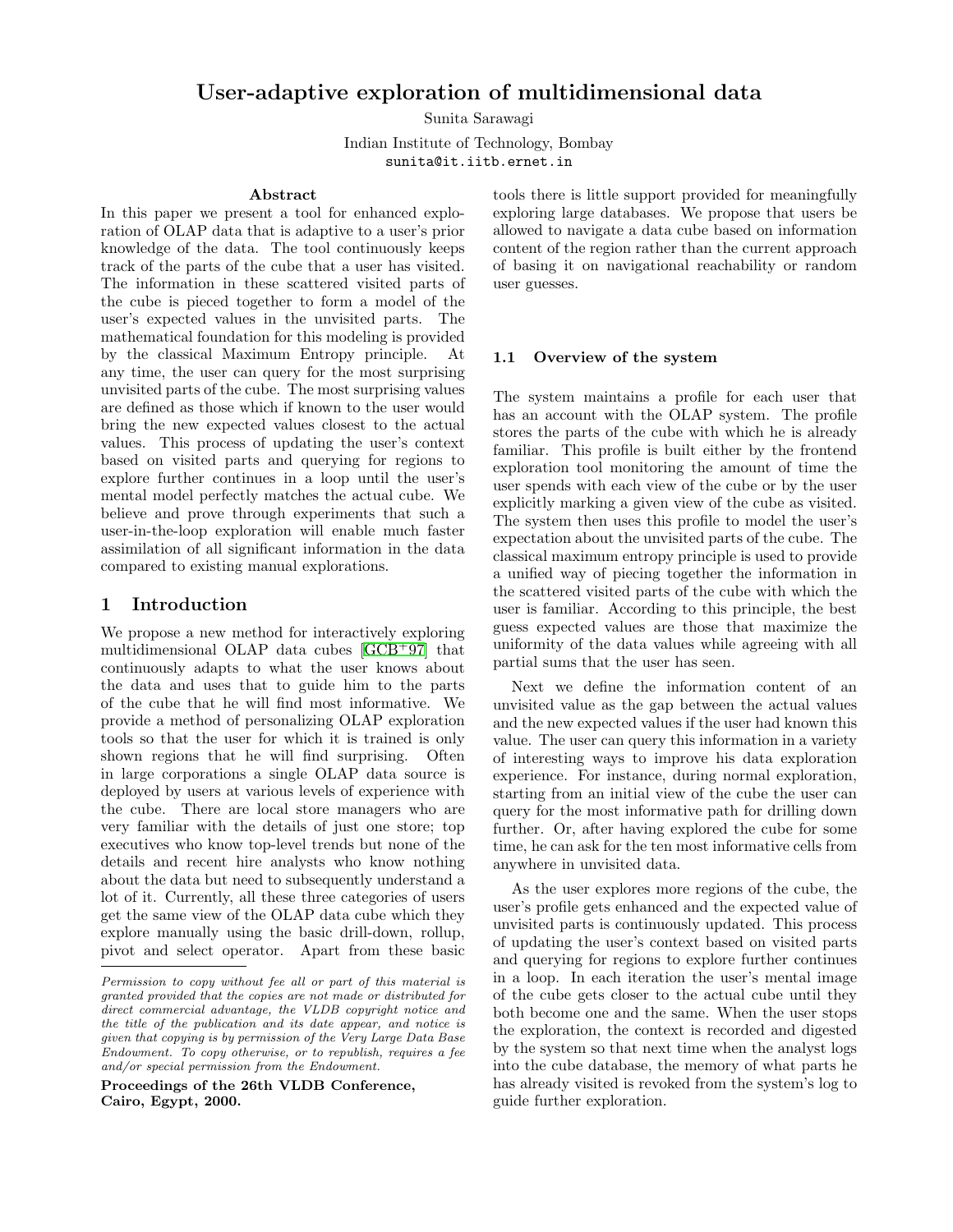| <b>Product</b>     | <b>Platform</b>    | Geography              | Year |
|--------------------|--------------------|------------------------|------|
| Product name (67)  | Platform name (43) | Geography (4) Year (5) |      |
| Prod Category (14) | Plat Type (6)      |                        |      |
| Prod Group (3)     | Plat User (2)      |                        |      |

<span id="page-1-0"></span>Figure 1: Dimensions and hierarchies of the software revenue data. The number in brackets indicate the size of that level of the dimension.

### <span id="page-1-2"></span>1.2 Illustration

We next illustrate the working of the system using a real-life dataset obtained from International Data Corporation (IDC). The data gives the total yearly revenue in millions of dollars for different software products from 1990 to 1994. The schema as shown in Figure [1](#page-1-0) consists of four dimensions Product, Platform, Geography and Time and a three level hierarchy on the Product and Platform dimension.

Consider two kinds of users exploring this dataset. The first user has no prior knowledge of any part of the data and the second user has full familiarity with all the data except for the most recent two years. However, the second user has observed the total revenues for these two years.

Using the existing OLAP exploration operations (like "drill-down" and "roll-up") the first user could launch the process of understanding the data by navigating through subsets of the cube viewed at various levels of aggregation. However, the process of understand data could be long and tedious involving perhaps repeated visits to the same parts of the data. We contrast this with the experience the user would have with the new focussed exploration that this tool provides. Not knowing anything else about the user, the tool starts out modeling the expected value of each non-empty cell to be the same. The user can then query for the most informative views of the cube. The first output (shown in Figure [2](#page-2-0)) is the Platform dimension showing only ten (out of a total of 43 members) that it found most informative. The remaining are summarized by their average value in the topmost row. A second query for the next informative path returns the product dimension with eight (out of 67) distinctive members as shown in Figure [3.](#page-2-1) The year dimension shown in Figure [4](#page-2-2) has the smallest divergence between member values and is shown last. At all time, a status bar displays how far the user's expectations are from the real values. After showing the aggregates along the four dimensions the status bar would show that 30% of the information in the data is captured. For the remaining 70% the user needs to dig deeper. Depending on the user's interest, he could either quickly ask for the top few informative cells from anywhere in the cube or follow informative paths for drilling down further. Another interesting possibility is to put the system on auto-pilot where he will be driven through the most informative views in the cube in a sequence.

The second more informed user would perhaps use the tool differently. He is already familiar with most of the detailed data except the last two years of 1993 to 1994. The tool has kept track of this fact about the user. Based on previous trends he expects an increase in revenue from 1992 to 1993 to 1994 for each Product,Platform,Geography combination. Therefore, we can directly query the tool for the most informative regions from anywhere in the cube. The results are shown in Figure [6.](#page-2-3) In the figure, the last column marked "Expected" shows the values that he would see if his extrapolations were correct and the column before it shows the actual values. These are all cases that correspond to a significant drop or increase in 1993 or 1994. For instance, based on prior knowledge the user expected the sales in 1993 for (Other Office Apps, Wester Europe and Multiuser Mainfram IBM) to be 78 whereas the actual was just 3.05. Thus, the second user will only have to concentrate on these few violators which cannot be extrapolated based on his experience of past data and the yearly totals.

### 1.3 Contents.

The rest of the paper is organized as follows. We present our formulation in terms of the maximum entropy principle in Section [2.](#page-1-1) In Section [3](#page-3-0) we show how we enable practical implementations in large OLAP datasets and validate with experimental results. In Section [4](#page-8-0) we present related work and finally conclusions appear in Section [5.](#page-9-1)

# <span id="page-1-1"></span>2 Formulation

Our underlying data is a  $n$  dimensional cube where each cell is associated with a real value say, total sales or total number of units sold. The user sees different partial views of the data in terms of the sum of values of some subset of the cube. From this partial view he implicitly forms an expectation of the values in the cube. Our goal is to recapture these expected values.

Consider first the case where  $n = 1$  and assume that there are 10 total cells along that single dimension. Suppose the user views only the sum of the 10 values in the cell. Let that sum be "1". Knowing nothing else about the data or the user's mindset, what values can we assume for each of these cells? There are an infinite number of possible 10 values that sum up to 1. One possibility is to let the values of the first cell  $p_1 = 1$ and the rest of the values  $p_2$  to  $p_{10}$  be zero. Another is to let  $p_1 = p_2 = 1/2$  and  $p_3$  to  $p_{10}$  be zero. Both these alternative make rather bold statements based on the limited knowledge of the data. A safer bet is to let  $p_i = 1/10 = 0.1$  for all values.

Suppose if we get another view in the form of the sum of values from  $p_1$  to  $p_5$  to 0.75. What is the best revised guess we can make now? Following the same logic our best guess is for the first half of the values to be 0.15 and the last half 0.05. Again suppose the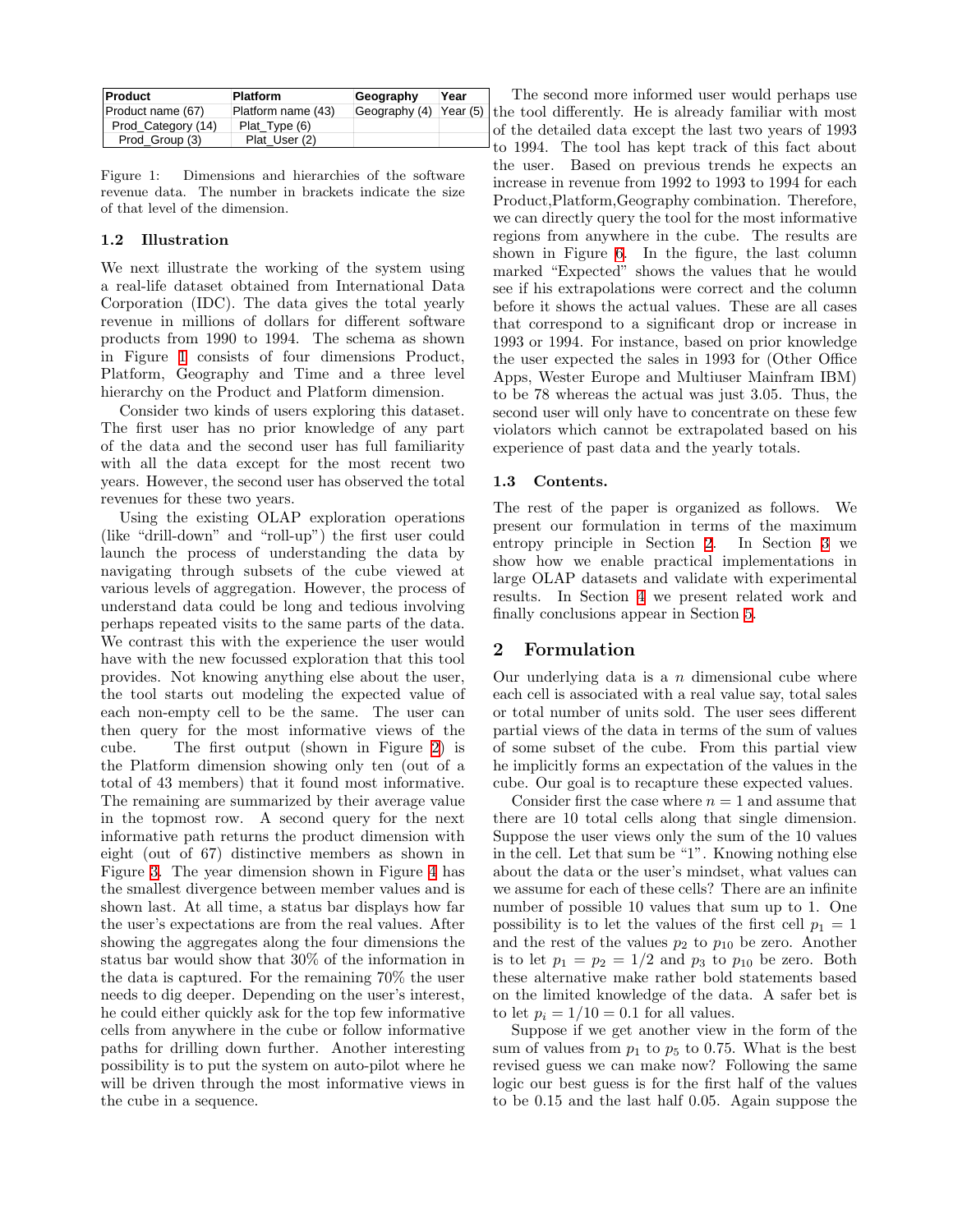|                  | PLAT T'PLATFORM                  | Act  | Exp |
|------------------|----------------------------------|------|-----|
| (Each)-          | (Each)-                          | 1.81 | 7.7 |
| Unix S.          | Each)                            | 2.23 | 7.7 |
| Wn32             | 16-bit Windows/DOS               | 24.7 | 7.7 |
| Other M. (Each)- |                                  | 13.9 | 7.7 |
|                  | Other M. Multiuser Mainframe IBM | 39.2 | 7.7 |
|                  | Other M. Multiuser Windows NT Se | 1.23 | 7.7 |
|                  | Other M. Multiuser OS/2          | 1.76 | 7.7 |
|                  | Other M. Multiuser Other Server  | 1.75 | 7.7 |
| Unix M.          | Multiuser UNIX                   | 20.2 | 7.7 |
| Unix M.          | Multiuser UNIX SCO Unix          | 0.09 | 7.7 |
| Unix M.          | Multiuser UNIX SGI Irix          | 0.12 | 7.7 |
| Unix M.          | Multiuser UNIX Other Inte        | 0.06 |     |

| <b>PROD_CATECPRODUCT</b>   | <b>ACT EXP</b>                 |      |     |
|----------------------------|--------------------------------|------|-----|
| (Each)-                    | (Each)-                        | 7.16 | 7.7 |
| <b>Vertical Apps</b>       | (Each)                         | 12.7 | 7.7 |
| Middleware                 | (Each)                         | 0.5  | 7.7 |
| Other                      | (Each)                         | 0.8  | 7.7 |
| <b>System SW</b>           | (Each)                         | 30.6 | 7.7 |
| Info. tools                | (Each)                         | 3.7  | 7.7 |
|                            | Develop. tools DBMS Engines    | 15.7 | 7.7 |
|                            | Develop. tools Object-Oriented | 2.2  | 7.7 |
| Develop. tools Object CASE |                                | 0.9  | 7.7 |

Figure 3: Second most informative

| Year | <b>ACT EXP</b> |     |
|------|----------------|-----|
| 1990 | 6.54           | 7.7 |
| 1991 | 6.75           | 7.7 |
| 1992 | 8.39           | 7.7 |
| 1993 | 9.58           | 7.7 |
| 1994 | 7.23           | 77  |

<span id="page-2-2"></span>Figure 4: Least informative of the four dimensions.

<span id="page-2-0"></span>Figure 2: Most informative drill-down dimension and its top few informative members.

Figure 5: Information content of various dimensions. The last column denotes expected value. The "ACT" column represents actual values.

<span id="page-2-1"></span>dimension.

| <b>PRODUCT</b>                             | <b>GEOGRAPHY</b>              | <b>PLATFORM</b>                                 |      | YEAR ACTUAI EXPECT |        |
|--------------------------------------------|-------------------------------|-------------------------------------------------|------|--------------------|--------|
| Other Office Apps                          |                               | Western Europe   Multiuser Mainframe IBM        | 1993 | 3.05               | 78.25  |
| <b>EDA</b>                                 | Western Europe Multiuser UNIX |                                                 | 1994 | 19.97              | 142.41 |
| <b>Operating Systems</b>                   | <b>United States</b>          | Multiuser Other Server                          | 1994 | 0.22               | 47.82  |
| <b>Operating Systems</b>                   |                               | Western Europe   Multiuser Minicomputer Or 1993 |      | 3.27               | 69.74  |
| Middleware                                 | Asia/Pacific                  | Multiuser Mainframe IBM                         | 1993 | 185.72             | 96.10  |
| CASE (Non-Object)                          | <b>United States</b>          | 16-bit Windows/DOS                              | 1994 | 1.77               | 57.58  |
| <b>DBMS Engines (Non-Object)</b>           | <b>United States</b>          | Multiuser Mainframe IBM                         | 1994 | 90.31              | 315.03 |
| <b>DBMS Engines (Non-Object)</b>           | Rest of World                 | Multiuser Mainframe IBM                         | 1994 | 11.00              | 98.92  |
| 4GL & Report Writers                       | Rest of World                 | Multiuser Mainframe IBM                         | 1993 | 0.31               | 42.48  |
| 3GLs & Develop. Environments Rest of World |                               | Multiuser Mainframe IBM                         | 1993 | 0.62               | 38.67  |

<span id="page-2-3"></span>Figure 6: Informative regions returned to user who is familiar with the entire cube for years 1990-1992 but unfamiliar with years 1993 and 1994.

user sees a third view of the data consisting of sums of values from  $p_3$  and  $p_7$  and let that sum be 0.5. In this case, it is not all that obvious how we distribute the three partial sums to derive individual values. Fortunately, this is a classical problem with links to biblical times that has found widely accepted answers in the Maximum Entropy principle [\[BPP96,](#page-9-2) [GS85](#page-9-3)].

The maximum entropy principle states that given a collection of facts choose a model that is consistent with all the facts but otherwise is as uniform as possible. A mathematical measure of the uniformity of a distribution is provided by entropy defined as  $H(p)$  =  $-\sum_{i=1}^m p_i \log p_i$ , where  $p_i$  denotes the estimated value or probability of the ith cell. The entropy is bounded from below by zero, the entropy of a model with no uncertainty at all i.e.,  $p_i$  is either 0 or 1 for all *i*. It is bounded from above by  $\log m$ , the entropy of the uniform distribution where all  $p_i$  have the same value of  $\frac{1}{m}$ . Our goal is to choose the distribution p that maximizes  $H(p)$  while satisfying the constraints imposed by the partial visited views of the data. A constraint  $C_i$  is a restriction on some subset of these m values to sum up to some observed value  $\tilde{p}(C_i)$ . In the example above we had three such constraints with  $\tilde{p}(C_1) = 1$ ,  $\tilde{p}(C_2) = 0.75$  and  $\tilde{p}(C_3) = 0.5$ . The final

optimization problem is:

$$
\max_{p} H(p) = \max_{p} (-\sum_{i=1}^{m} p_i \log p_i) \text{ such that}
$$
  

$$
\forall C_i, \sum_{j} p_j I_{ij} = \tilde{p}(C_i),
$$
  
where  $I_{ij} = \begin{cases} 1, & \text{if cell } j \text{ is included in } C_i, \\ 0, & \text{otherwise.} \end{cases}$ 

This optimization problem is the mathematical essence of the Maximum Entropy philosophy that according to E.T. Jaynes [\[Jay90](#page-9-4)] "agrees with everything that is known, but carefully avoids assuming anything that is not known".

#### 2.1 Finding the best values of  $p$

The objective function  $H(p)$  always has a unique solution as long as the constraints are consistent[[PPL97](#page-9-5)]. In most cases finding that unique solution through any closed form formula is not possible. However, there are well defined iterative algorithms that are based on the observation that the optimal  $p$  values can be expressed in the following product form.

<span id="page-2-4"></span>
$$
p_j^{\mu} = \mu_0 \prod_{C_i} \mu_i^{I_{ij}} \tag{1}
$$

We use  $p^{\mu}$  to denote the class of p values that can be expressed in the above product form and  $p_j^{\mu}$  is the expected value of the j cell. For each constraint  $C_i$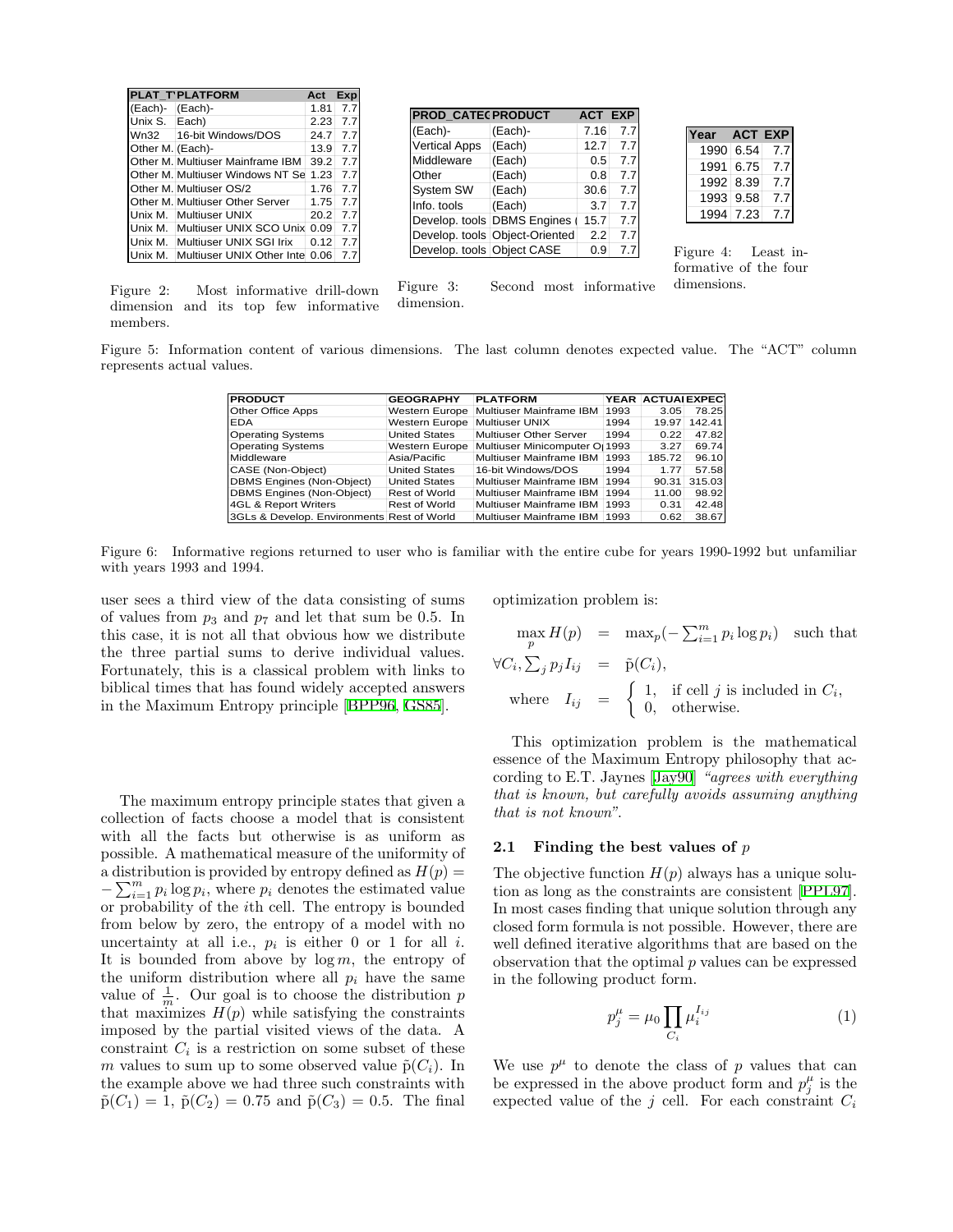there is a term  $\mu_i$ . The term  $\mu_0$  is a normalization constant to ensure that the probabilities sum up to 1.

#### <span id="page-3-3"></span>2.1.1 The Iterative scaling algorithm for finding best p

Start with  $\mu_i = 1$  for all constraints. Update  $\mu_0$  so probabilities sum to 1 While the  $\mu_i$ s have not converged For each constraint  $C_i$ Update  $\mu_i$  by scaling with  $\tilde{p}(C_i)/p(C_i)$ Recalculate expected values p using Equation [1](#page-2-4)

Update  $\mu_0$  so probabilities sum to 1

The above algorithm is guaranteed to converge to the optimal solution as long as all constraints are consistent[[PPL97\]](#page-9-5).

#### 2.2 Finding informative constraints

The second part of our problem is to find the most informative constraints from unvisited data. We define such a constraint to be the one that reduces the distance between the actual values  $\tilde{p}$ and expected values  $p^{\mu}$  by the maximum amount. We measure distance using the traditional Kullback-Leibler divergence criteria defined as:

$$
D(\tilde{\textbf{p}}||p^\mu) = \sum_j \tilde{\textbf{p}}_j \log \frac{\tilde{\textbf{p}}_j}{p^\mu{}_j}
$$

Let  $p^C$  denote the expected values after the addition of the first C constraints and let  $p^{C+f}$  denote the expected values after adding a new constraint f. Our goal is to pick the f that reduces the distance by the maximum amount, i.e.,

<span id="page-3-1"></span>
$$
f = \operatorname{argmax}_{f} (D(\tilde{\mathbf{p}}||p^{C}) - D(\tilde{\mathbf{p}}||p^{C+f})) \qquad (2)
$$

$$
= \arg\max_{f} \sum_{j} \tilde{p}_j (\log p_j^{c+1} - \log p_j^c). \tag{3}
$$

From equation [1](#page-2-4) we can write  $p^C$  as a product of |C| terms one corresponding to each constraint  $c_i \in C$ . The values of coefficients  $\mu_j$  could change due to the new constraint f but for reasons of efficiency we ignore this change and only take into account the change with the addition of the new coefficient  $\mu_{c+1}$ . Based on this assumption we can write Equation [2](#page-3-1) using results from Equation [1](#page-2-4) as:

<span id="page-3-4"></span>
$$
f = \operatorname{argmax}_{f} \sum_{j} \tilde{p}_j \log \mu_{c+1}^{I_{(c+1)j}} \tag{4}
$$

$$
= \arg\max_{f} \sum_{j} \tilde{p}_j I_{(c+1)j} \log \frac{\tilde{p}(f)}{p^c(f)} \tag{5}
$$

# <span id="page-3-0"></span>3 Adapting the maximum entropy principle to OLAP data

The main challenge in adapting the maximum entropy principle to OLAP data is handling the scale. Traditional applications have concentrated on small datasets and therefore there is little previous literature on scaling the iterative algorithm and the search for new constraints, both these are computationally expensive procedures. Also our goal is to be able to interactively furnish the next few informative constraints even while the user's context is continually being changed as he navigates around the data. We next discuss a collection of optimizations that we applied on these methods to make them efficient on large OLAP datasets. We also present empirical evidence of their usefulness through experiments on several OLAP datasets. In Section [3.1](#page-3-2) we present details of the experimental setup. In section [3.2](#page-4-0) we present a number of optimizations for improving the first part of our tool, that is, updating the expected values with the addition of new constraints. In section [3.3](#page-6-0) we present optimizations for getting answers to finding the most informative regions. Finally, in Section [3.4](#page-7-0) we discuss issues in integrating this tool with a OLAP system.

### <span id="page-3-2"></span>3.1 Experimental setup

We used the following datasets for our experiments.

Software revenue data: This is a small dataset but is interesting because it is real-life data about the revenues of different software products from 1990 to 1994. We discussed this dataset earlier in Section [1.2.](#page-1-2)

OLAP Council benchmark [\[Cou\]](#page-9-6): This dataset was designed by the OLAP Council to serve as a benchmark for comparing performance of different OLAP products. It has 1.36 million total non-zero entries and four dimensions: Product with a seven hierarchy, Customer with a three level hierarchy, Channel with no hierarchy and Time with a four level hierarchy as shown in the figure below. The numbers within bracket denote the cardinality of that level.

| Product     | Customer      | <b>Channel</b> | Time        |
|-------------|---------------|----------------|-------------|
| Code (9000) | Store (900)   | Channel (9)    | Month (17)  |
| Class (900) | Retailer (90) |                | Quarter (7) |
| Group (90)  |               |                | Year $(2)$  |
| Family (20) |               |                |             |
| Line $(7)$  |               |                |             |
| Divison (2) |               |                |             |

Student data: This data is about the enrollment statistics of a university with dimensions as shown in the table below. The total number of cells at detailed level is 4560 which is very small by OLAP standards. We therefore do not use this dataset for performance studies. However, it is useful for doing a qualitative assessment of our method because the dataset is real.

| Student                        | <b>Sex</b> | Program      | Department Year |          |
|--------------------------------|------------|--------------|-----------------|----------|
| Category (9) Sex (2) Name (10) |            |              | Name (28)       | Year(10) |
|                                |            | Category (3) |                 |          |

Grocery sales data: This is a demo dataset obtained from the Microsoft DSS product [\[Mic98\]](#page-9-7). It has 250 thousand total non-zero entries and consists of five dimensions with hierarchies as shown below.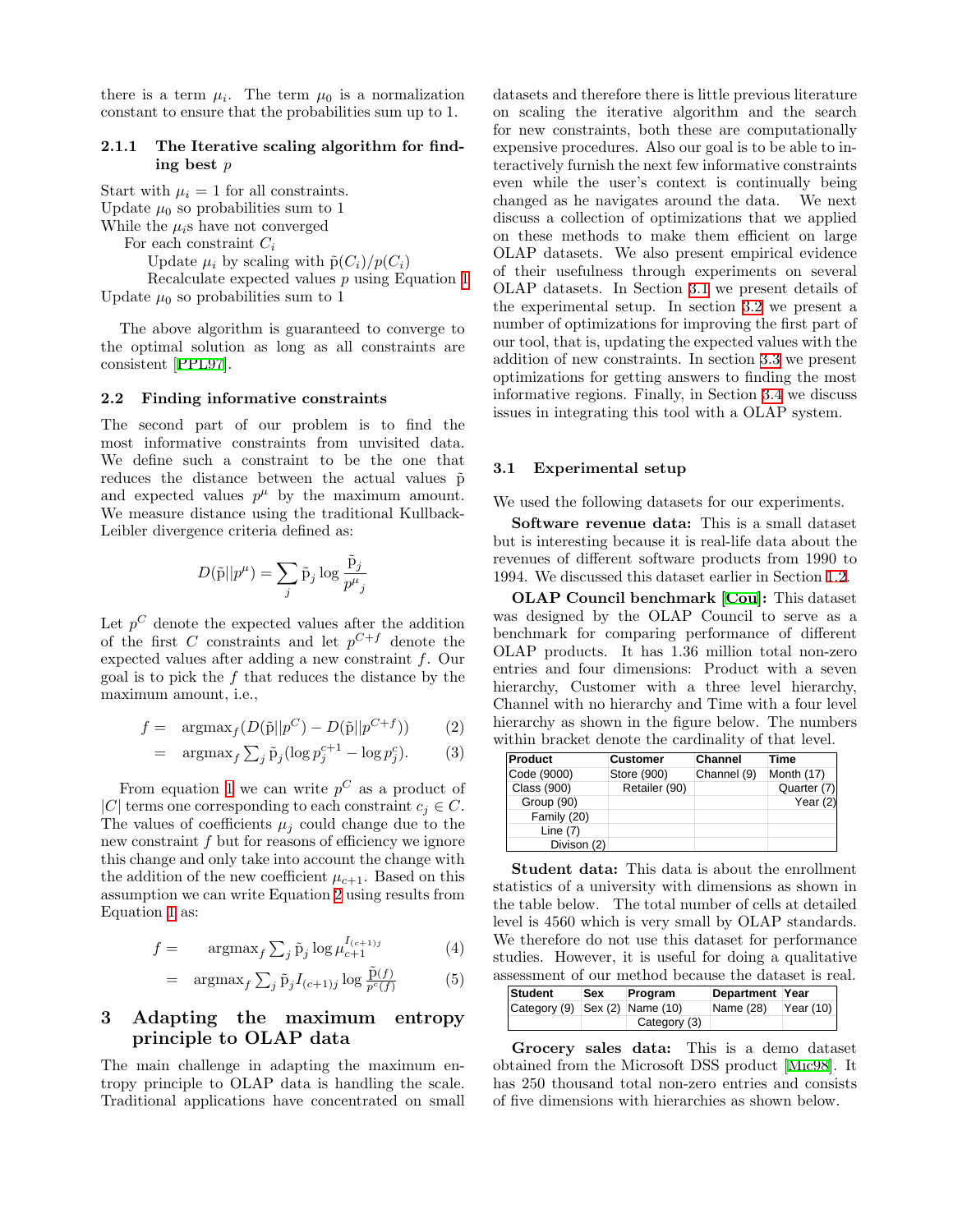| <b>Store</b> | <b>Customer</b> | Product           | Promotion       | Time        |
|--------------|-----------------|-------------------|-----------------|-------------|
| Name (24)    | City (109)      | Name (1560)       | Media type (14) | Month (24)  |
| State (10)   | State (13)      | Subcategory (102) |                 | Quarter (8) |
| Country (3)  | Country (2)     | Category (45)     |                 | Year $(2)$  |
|              |                 | Department (22)   |                 |             |
|              |                 | Family (3)        |                 |             |

These experiments were done on a PC with a 333 MHz Intel processor, 128 MB of memory and running Windows NT 4.0. A DB2 ROLAP database was used to process the queries.

Workload We simulate a user's exploration of the data cube using the following model. The user starts at the topmost level where all dimensions are aggregated to a single value. At any time, the user views data in the context of at most two dimensions at a time. Remaining dimensions are either aggregated or selected on a single value at any level of its hierarchy. From one view of the cube the user moves to a neighboring view as follows: Select one dimension  $d_i$ from the two dimensions that are currently either row or column and select another dimension  $d_i$  from the remaining set to replace  $d_i$ . Fix the value of  $d_i$  to either one of its members or aggregate it to level "All". This yields a new view of the cube from which the user can move to a neighboring view using the same procedure.

Notation We introduce some notations. Consider a cube with four dimensions  $A, B, C$  and  $D$ . We use the term view to denote the different parts of this cube that the user has visited. A view represents a collection of constraints. For instance, if the user has viewed the totals along dimension A, then the view is said to be A and this view consists of as many constraints as there are members along  $A$ . The lower case letter  $a_i$  denotes the ith member of dimension A. If the next view the user visits is  $a_iB$  i.e., for fixed value  $a_i$  of dimension A he is viewing totals along each member of dimension B, then the constraints that they represent have the form  $a_i b_j$  where  $b_j$  spans over all the members of dimension B. We will sometimes call a view a constraint where the distinction is not important.

### <span id="page-4-0"></span>3.2 Optimizing the expected value update process

We first present ways of optimizing updates to the expected values of the detailed cube with the addition of a new constraint. Our requirements of long-term memory of the users' context requires an incremental formulation where a persistent storage is used to keep track of the constraints and the partially computed expected values. We maintain two pieces of information for each <cube,user> pair. First is a list of the set of constraint imposed by the user and second is expected values based on the context established so far.

# <span id="page-4-1"></span>3.2.1 Optimized representation

The first optimization relates to how we store the currently computed expected values. Instead of keeping a separate entry for each detailed cell as implied by the iterative algorithm we group together and keep a single entry for each contiguous region that will have the same expected value with the current set of constraints. For instance, if the only constraint that we have is A then all detailed cells with same value of dimension A will have the same expected value, hence we store only as many entries as the domain of A instead of storing the expected value for each detailed cell in ABCD. When the user submits a second constraint D all cells with the same value of dimensions A and D will have the same expected value, hence we store the expected values at the AD level.

This optimized representation makes the addition of a new constraint more complicated. Every time a new constraint  $f$  is added, we might need to De-aggregate the level to which a region is stored. For instance, in our previous example adding a third constraint  $a_iCd_j$ would require us to expand the entry  $a_i d_i$  with the new dimension C. From these new regions we remove any region already materialized. More details of this step appear in the expanded version[[Sar00a](#page-9-8)].

The optimized representation not only reduces storage requirements but also improves the iterative algorithm because the iterations are performed over aggregated values.

Improvements achieved on experimental datasets We demonstrate the impact of this optimization by measuring the speed up obtained by the iterative procedure for the datasets and query workload discussed earlier. In the graphs in Figure [10](#page-5-0), the  $X$  axis represents the constraint in the order in which they are submitted to the system and the Y axis denotes the total time for the constraint propagation. We plot two graphs, one for the optimized representation (marked "opt") and second for the detailed representation where the expected values are at the detailed level (marked "noopt"). From the graphs, we observe a factor of five improvement in total time for the software data and even greater (between factors of 10 and 100) reduction with the larger datasets. This difference is significant because it helps cross the boundary between interactive and batch processing. For the larger datasets, operations that previously required 10 minutes can be completed in half a minute making interactive sessions more feasible.

### 3.2.2 Optimizing iterative process

We next present optimizations for reducing the number of iterations needed for convergence and also pruning the number of constraints involved in each iteration.

We first introduce some definitions for formalizing the relationships between constraints. A constraint  $C_i$ is said to *subsume* another constraint  $C_j$  if the sum at  $C_i$  includes all elements that are included in  $C_j$ . Thus,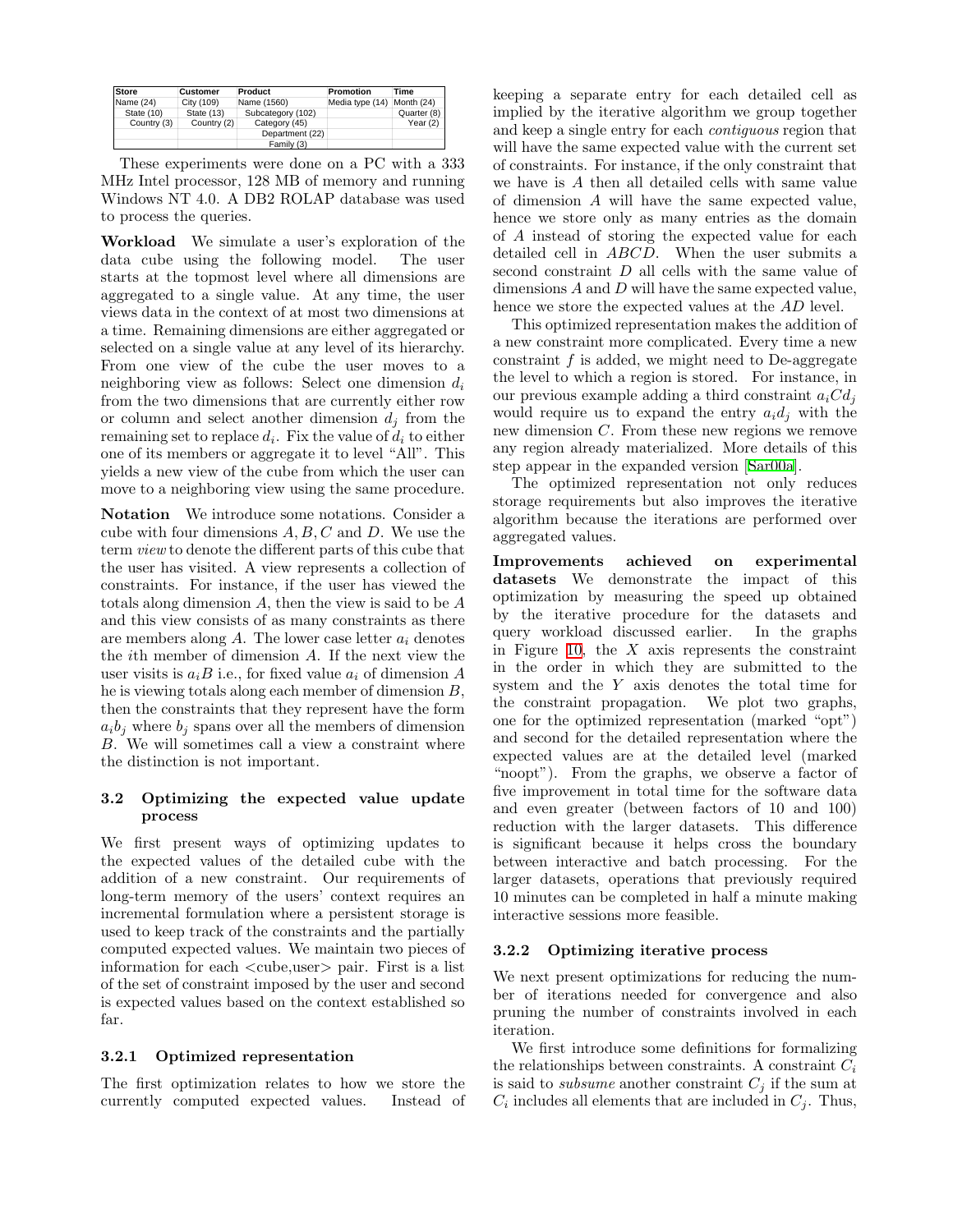

data. Figure 8: Grocery sales data. Figure 9: Olap benchmark.

<span id="page-5-0"></span>Figure 10: Improvement due to optimized representation of expected values. 'Opt' and 'NoOpt' denote total time with and without the optimizations.  $Y$  axis is total time in seconds and  $X$  axis the number of constraints submitted.

constraint  $a_i$  subsumes constraint  $a_i c_k$ . A view  $V_i$  is said to be more detailed than another constraint  $C_j$ if  $V_i$  aggregates the same set of values as  $C_j$  but  $V_i$ includes more than one constraint. Thus, view  $a_iB$ is more detailed than constraint  $a_i$  because together they cover all cells where dimension A has value  $a_i$ but view  $a_i B$  has separate constraints corresponding to different values of B.

We exploit these relationships to speed up the iterative procedure when a new constraint is added.

Minimize overlap between constraints First, when we get a new view say  $a_i B c_k$ , we find all existing constraints that subsume it (example  $a_i$ ) and exclude from each of them the subsumed part. For example, an existing constraint,  $a_i$  would be replaced by a modified constraint  $a_i\overline{c_k}$  that excludes any cell where dimension C has value  $c_k$ . Sometimes this might cause an existing constraint like  $a_i c_k$  to be eliminated totally. Similarly, from the new view we exclude the constraints that are subsumed by it. For example if there is a constraint  $a_iBc_kd_l$  then we modify the new constraint  $a_iBc_k$  to be  $a_i B c_k d_l$ .

Rewriting thus significantly reduces the number of iterations because of the reduction in the overlap between constraints. In the modified form  $a_i B c_k$  and  $a_i\overline{c_k}$  have no cells in common. Therefore, only one iteration is needed for convergence with these two constraints.

Prune constraints The algorithm of Figure [2.1.1](#page-3-3) cycles through every constraint in an iteration. We suggest pruning from the current iteration those constraints whose estimated impact on the expected values is small. When a new constraint is added, we apply it first. Subsequently we apply only those constraints whose estimated change is greater than a small threshold. Clearly, if a constraint has no overlap with any of the constraints before it, it can be safely pruned from the current iteration. For others, we estimate expected change as follows: For each constraint applied before it in the current iteration we

know the maximum change of any expected values due to this constraint. Let  $\delta_i$  denote this maximum change on a cell due to a constraint  $C_i$ . For a constraint  $C_k$ at the kth position of the current order of constraints, we calculate the estimated maximum change per cell  $\delta_k$  as

$$
\hat{\delta_k} = \sum_{i=1}^{k-1} \text{influence}(C_i, C_k)\delta_i.
$$

and skip those constraints for which this estimated maximum change is smaller than a threshold. We quantify the influence  $(C_i, C_k)$  of a constraint  $C_i$  on another constraint  $C_k$  by the fraction of the aggregated values of  $C_k$  that overlap with  $C_i$ . For instance, if  $C_i$ is  $a_i$  and  $C_j$  is  $d_k$  and there are 100 cells with Dth dimension member  $d_k$  and 10 of them have dimension  $A = a_i$  then the influence of  $C_i$  on  $C_k$  is 10/100 = 0.1. If there is a third constraint  $C_l = b_j$  that sums up 1000 entries and 20 of them overlap with  $C_i$ , then influence of  $C_i$  on  $C_l$  will be  $20/1000 = 0.02$ .

Improvements achieved on experimental datasets We demonstrate the impact of these optimizations on the iterative algorithm. The setup and the axes are the same as in Section [3.2.1](#page-4-1). Data is assumed to be stored in the optimized representation of Section [3.2.1.](#page-4-1) In Figure [14](#page-6-1) we show two plots for each datasets. One plot is for the optimized iterative algorithm (marked "order") and the second without these optimizations (marked "opt"). We notice from the graphs that these optimizations give us another around a factor of two reduction in total time. In the initial stages when the number of constraints is small, the improvement is lower as expected and it increases as more constraints get added.

#### 3.2.3 Asynchronous batched computation

A third optimization we propose is batching updates due to multiple constraints. When the user submits a view, the request is queued and the user call returned.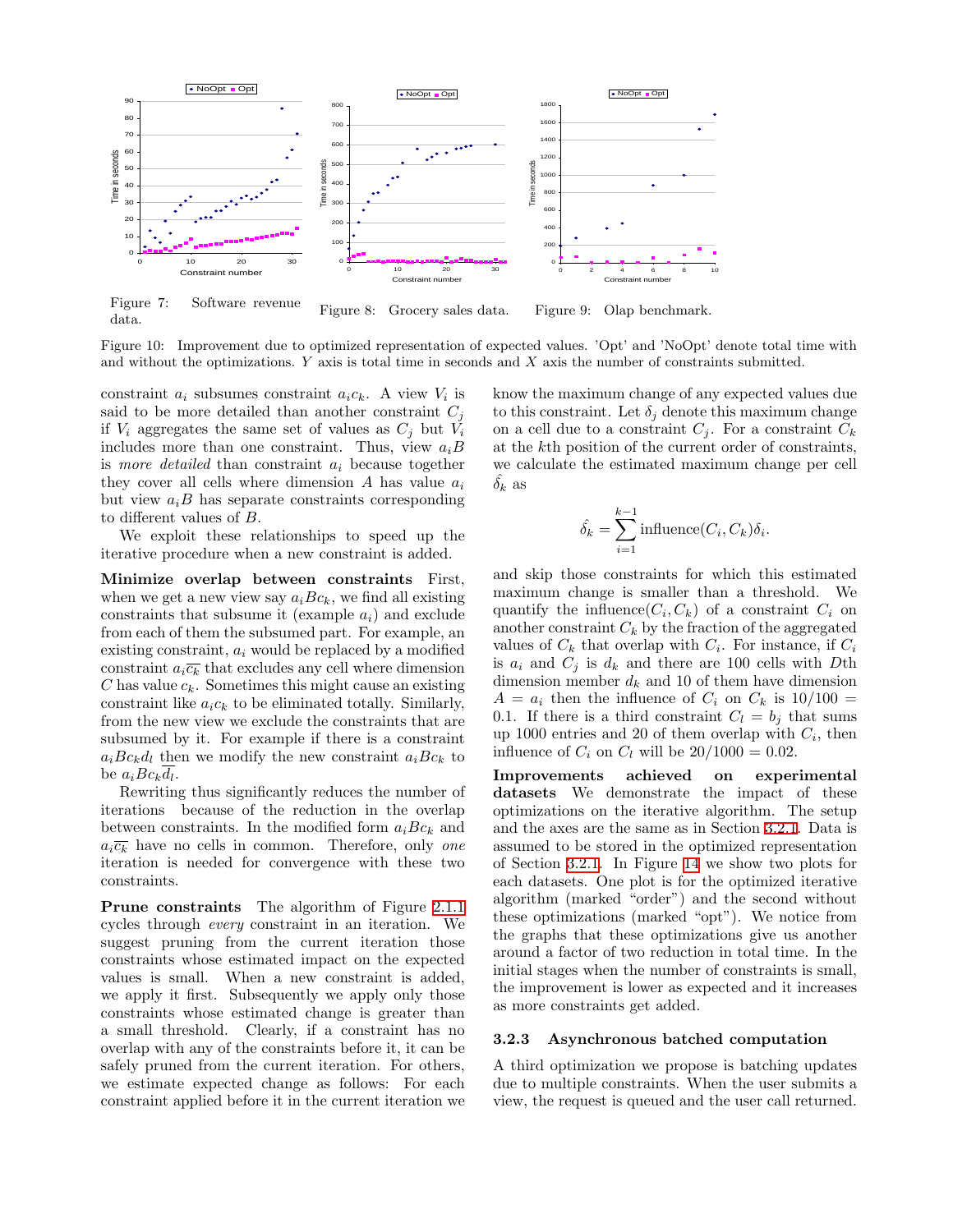

<span id="page-6-1"></span>Figure 11: Software revenue data.

Figure 12: Grocery sales data.

Figure 13: Olap benchmark.

Figure 14: Improvement due to removing subsumed constraints and ordering and pruning constraints. 'Order' and 'Opt' denote total time with and without these optimizations respectively. Y axis is total time in seconds and X axis the number of constraints submitted.

The user does not wait for the effect of the new constraints to be propagated. Thus registering a view as visited is instantaneous. A separate thread is used to asynchronously refine the expected values via the iterative process. An offshoot of this architecture is that updates due to multiple constraints can be batched and also redundant constraints removed. For instance, if the user submits a view A followed soon after by another view  $AB$  the first view would be removed as redundant. We batch iterations due to multiple constraints as follows. We do not invoke a new round of iterative improvements every single time a constraint is added. Instead, as long as there are new constraints in the queue we apply just that constraint to update the expected value. When no more constraints new constraints are waiting we invoke the iterative algorithm to refine the expected values.

### <span id="page-6-0"></span>3.3 Optimizing the constraint selection process

Our goal is to use the expected values found in the previous step and the original data cube to report the most informative regions in the data cube. The query for information regions can be posed in a number of different ways as discussed in Section [1.1.](#page-0-0) These queries can be classified into two broad categories. One class requires the most informative contiguous region starting from some initial view of the cube. The second class requires for the top few informative constraints from anywhere in the cube. We expect the first class of queries to be more frequent at the top levels of the cube when the user is relatively unfamiliar with the rest of the cube. The second class of queries are more likely when a user is familiar with most of the cube and just needs to search for interesting information in detailed data that he might have missed. In terms of computation load, the first class of queries are easier to compute because the user has significantly reduced the portion of the cube to be searched through his

starting context. The second class of queries are more challenging since they require searching the entire cube and also because the constraints could interact with each other in arbitrary ways. Including a constraint of the form  $a_i b_j$  changes the information content of constraint  $a_i b_j c_k$  and viceversa. Such interactions are not present in the first class of queries because the constraints are all from the same view of the cube and thus cover non-overlapping data. We concentrate on the second class of queries since the first type are straightforward.

The user supplies a parameter  $N$  that denotes the maximum number of constraints he is interested in inspecting. We need to return the set of  $N$  constraints that are most informative. Using Equation [2](#page-3-1) we define the information content of our final set of N chosen constraint as the increase in likelihood due to the new expected values after all the  $N$  constraints have been applied to the data. This global objective function is hard to evaluate. When  $N = 1$ , that is, when we want the single most informative constraint we can simplify Equation [2](#page-3-1) to Equation [4](#page-3-4) which quantifies the informative content of a constraint as  $\sum_j \tilde{p}_j I_{(c+1)j} \log \frac{\tilde{p}(f)}{p^c(f)}$  i.e., the sum over the actual values of all cells included in the constraint multiplied by a scaling factor that is the same for all the cells. One option is therefore to find the most informative constraint first, incorporate its effect on the data, find the next most informative constraint and so on upto  $N$  constraints. Not only is this solution computationally expensive, it also does not guarantee optimality. We need a method that finds the N constraints simultaneously and ideally in one pass of the data. The main difficulty is that unlike for the case of  $N = 1$  the new expected values  $p_{c+1}$  are hard to evaluate in closed form when there are multiple constraints in the final answer affecting it. To enable practical solution, we restrict the class of N constraints to be those that either totally subsume each other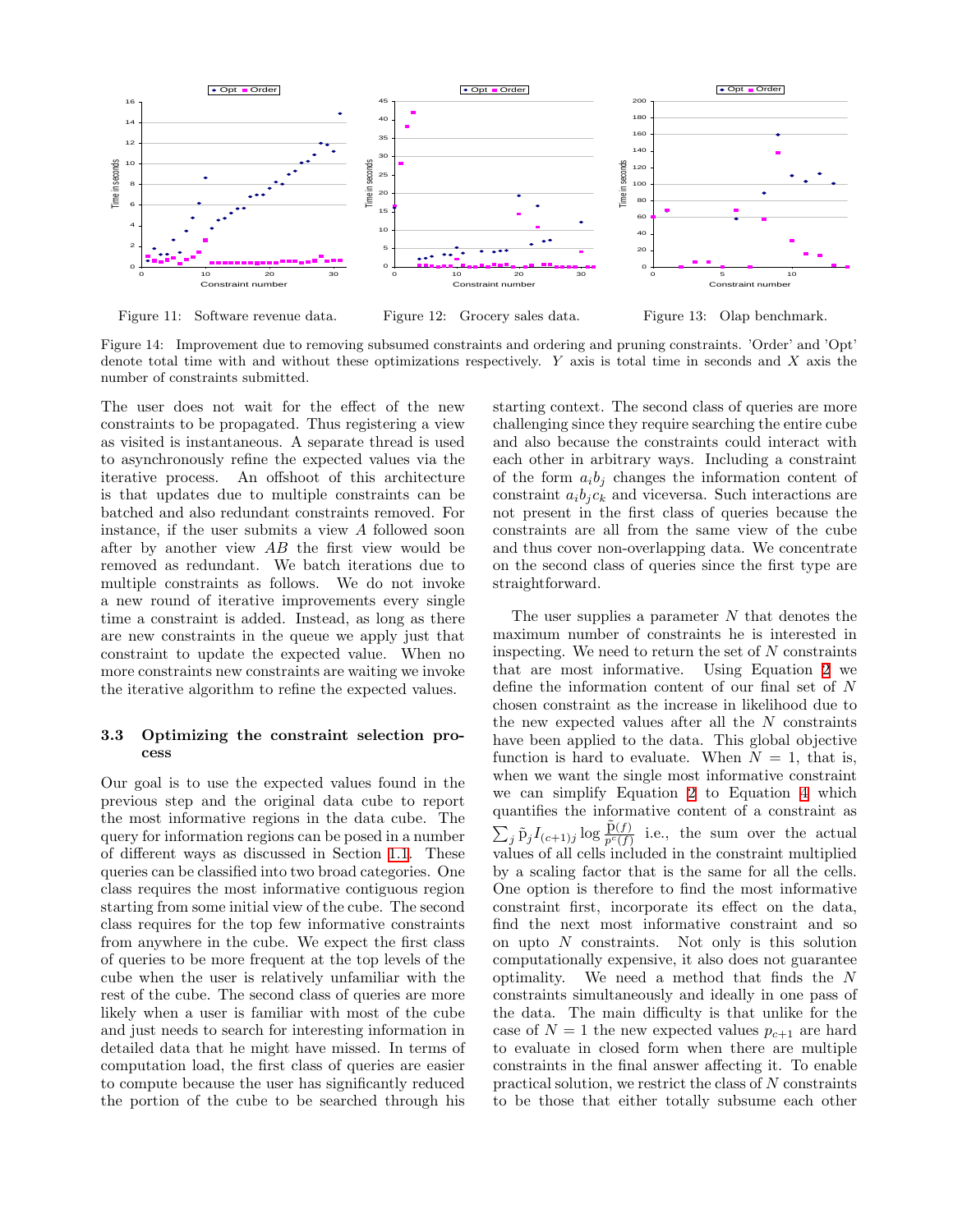or do not overlap at all. We then use the Remove-Subsumed optimization of the previous section to remove from each constraint the part subsumed by some other more detailed subset. Consequently all cells in the cube are now covered by at most one of the N constraint. Even with this restriction finding the optimal solution is non-trivial because of the interactions between subsumed constraints. Including a constraint of the form  $a_i b_j$  changes the worth of including a second constraint of the from  $a_i b_j c_k$  and viceversa.

In [\[Sar99\]](#page-9-9) we faced a similar challenge when attempting to find the best  $N$  row summary of the difference between two subcubes. We solved the problem by developing an efficient one-pass dynamic programming algorithm that is close to the optimal answer in certain special cases. We directly apply that algorithm. The algorithm starts with a bottom-up scan of the most detailed data and then aggregates tuples to higher levels while at the same time constructing the best solution. More details of the algorithm appear in[[Sar99\]](#page-9-9).

### 3.3.1 Experimental results

We present experimental evaluation of the overall system after including all the optimizations suggested. We evaluate our system along two important metrics: performance and quality of data exploration.

Timing measurements First we show overall response time to the top- $N$  informative feature to demonstrate feasibility in a practical setting. The user interacts with the system in two ways: first by registering part of the constraints as seen and second by querying for informative regions. The response time for the first part is instantaneous because of asynchronous processing. The main concern is about response time of the second part. However, before responding to these queries, we need to ensure that processing on all constraints submitted prior to it has been completed.

For response time measurements we augment the workload in Section [3.1](#page-3-2) with timing information. The time spent on one view of the cube is set to be a function of the number of cells in the current view. We assume that per cell the user spends an average of one second distributed randomly from 0 to 2 seconds. Thus, a view with 20 cells would be stared at for twenty seconds before the user navigates to the next neighboring view. Periodically the user queries for the ten most surprising constraints given his current view of the cube. We assume the periodicity to be distributed randomly between one and ten navigation of the cube.

Figure [18](#page-8-1) shows the response time for the top- $N$ informative constraints as a function of the number of constraints after which the query is posed. We find that even for the largest data which is the OLAP

benchmark with 1.3 million tuples we are able to return the best answer within 2 minutes that makes it possible to deploy our tool in an interactive setting. Our experiments were run on very modest hardware. More powerful servers keeping pace with Moore's bounty can reduce the response time even further. We report performance results on other OLAP databases in the expanded version of this paper[[Sar00a\]](#page-9-8).

Exploration quality We measure the rate of information transfer to the user with our new focussed search. For this we measure the gap between the actual and expected values under two scenarios. In the first case, the user marks as visited the constraint that the system returns as the most informative. In the second case, we simulate a random exploration similar to the workload described in Section [3.1.](#page-3-2) In Figure [22](#page-8-2) we plot the relative square error between the actual and expected values against the number of constraints. As expected, in both cases as more and more constraints get added the error reduces. For the student data we notice a remarkable reduction in error where it reduces from 0.9 to 0.18 within just 50 constraints  $(1\% \text{ of total})$ data size). In other words 1% of the data captures more than 80% of the information content. Similarly, we notice that for the Software revenue dataset error reduces to 0.73 within 50 constraints (0.2% of total data size). That is, just 0.2% of the total data size can explain 25% of the information content. The Grocery sales data is a synthetic datasets – therefore we notice that they start out with very low information content. Just by including the total sum at the topmost level, we explain 70% of the information in the data. After that we get little improvement with new constraints because of the high randomness in the data.

### <span id="page-7-0"></span>3.4 Integration with existing OLAP systems

Our goal is to allow persistent storage of the user's context and also to allow immediate refresh of expected values as new constraints get added. Both these requirements, make the underlying OLAP data source a natural choice for storing our intermediate results. For each  $\langle$ cube,user $\rangle$  pair we maintain an Expectedcube that stores the expected values at various aggregate levels using the optimized representation of section [3.2.1.](#page-4-1) Our tool resides as an attachment to the OLAP system that collects the user interactions and handles all optimization logic. All data intensive tasks are pushed to the OLAP server through dynamically generated queries. For instance, when a new constraint is submitted we need to adjust the expected values using the formulas in [2.](#page-1-1) This requires first aggregating the Expected-cube up to the level of the constraint to get the scale factor as the ratio of the observed and expected value for each member of constraint. Next we update the Expected-cube by multiplying with the scale factor using a join. Our prototype works on IBM's DB2/UDB's ROLAP features (version 6.1)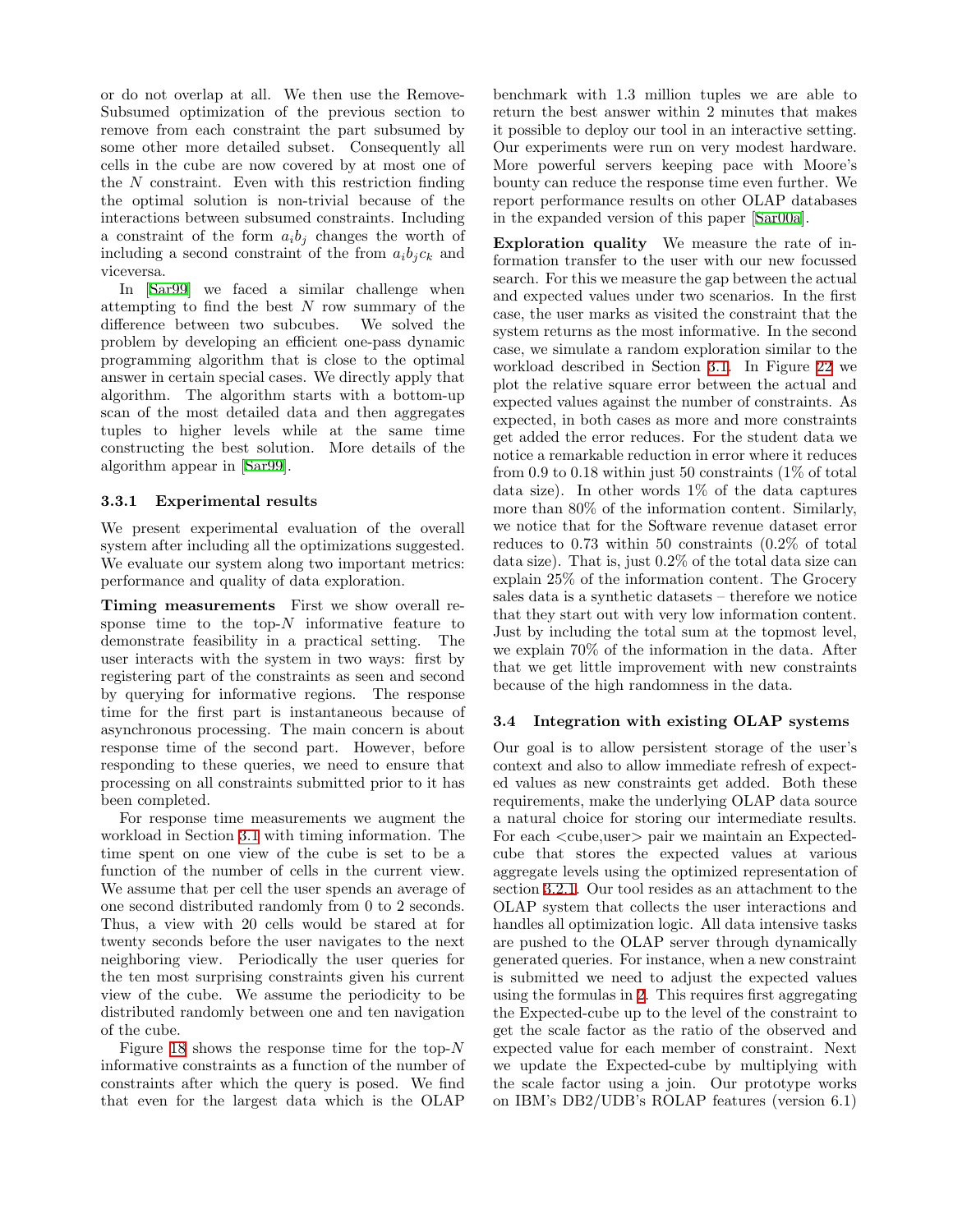

<span id="page-8-1"></span>Figure 15: Software revenue data.

Figure 16: Grocery sales data.



Figure 18: Response time for the  $N$  most informative constraints queries.  $X$  axis is the number of constraints after which query was posed and  $Y$  axis is response time.



<span id="page-8-2"></span>Figure 19: Student data.

Figure 20: Software revenue data.

Figure 21: Grocery sales data.

Figure 22: Change in error as constraints get added. The curve 'Random' shows error for a random set of constraints and the curve 'MaxEntropy' shows error with the most informative constraints

system and Oracle's 8i system – both of which provide advanced indexing and materialized aggregate views for efficient processing of OLAP queries.

### <span id="page-8-0"></span>4 Related work

The work reported here is part of our continuing i<sup>3</sup>project [[Sar00b\]](#page-9-10) on taking OLAP to the next stage of interactive analysis where we automate much of the manual effort spent in analysis. Recently, some attempts have been made to enhance OLAP products with mining primitives like decision tree classifiers [\[Dis](#page-9-11), [Cor97\]](#page-9-12), clustering [\[Sof\]](#page-9-13) and association rules[[HF95\]](#page-9-14). In all these cases, the approach is to take existing mining algorithms and integrate them within OLAP products. The approach in the i<sup>3</sup> project is to first investigate how and why analysts currently explore the data cube and next automate them using new or previously known operators.

In[[SAM98\]](#page-9-15) we presented one such operation that was motivated with the observation that a significant reason why analysts explore to detailed levels is to search for abnormalities in detailed data. We reported as exceptional any value that was significantly different from any value calculated assuming all of its subsets

are known. This method has several differences with our current method of defining information content of a cell. First, the previous method computed exceptions in a batch mode whereas the current setting is online. Consequently, the interest value of a cell was derived assuming all its parents are known whereas in this project we assume only the visited parents are known. Second, the previous method used an intrinsic notion of the information content of a cell by making it a function of its own difference from the expected value. In contrast, in this case we have a more global notion where information content of a cell is measured in terms of how much knowing it bridges the gap between the expected and actual values of the entire cube. Often both definition of interestingness might return the same value but there are important cases where they differ. For instance if an aggregate value v differs significantly from its expected value but otherwise the detailed values underneath it are highly divergent, then by the intrinsic criteria  $v$  might qualify as interesting but it will not be so by the extrinsic criteria.

In [\[Sar99\]](#page-9-9) we automate another area where analysts spend significant manual effort exploring the data: namely, finding reasons to explain why a certain